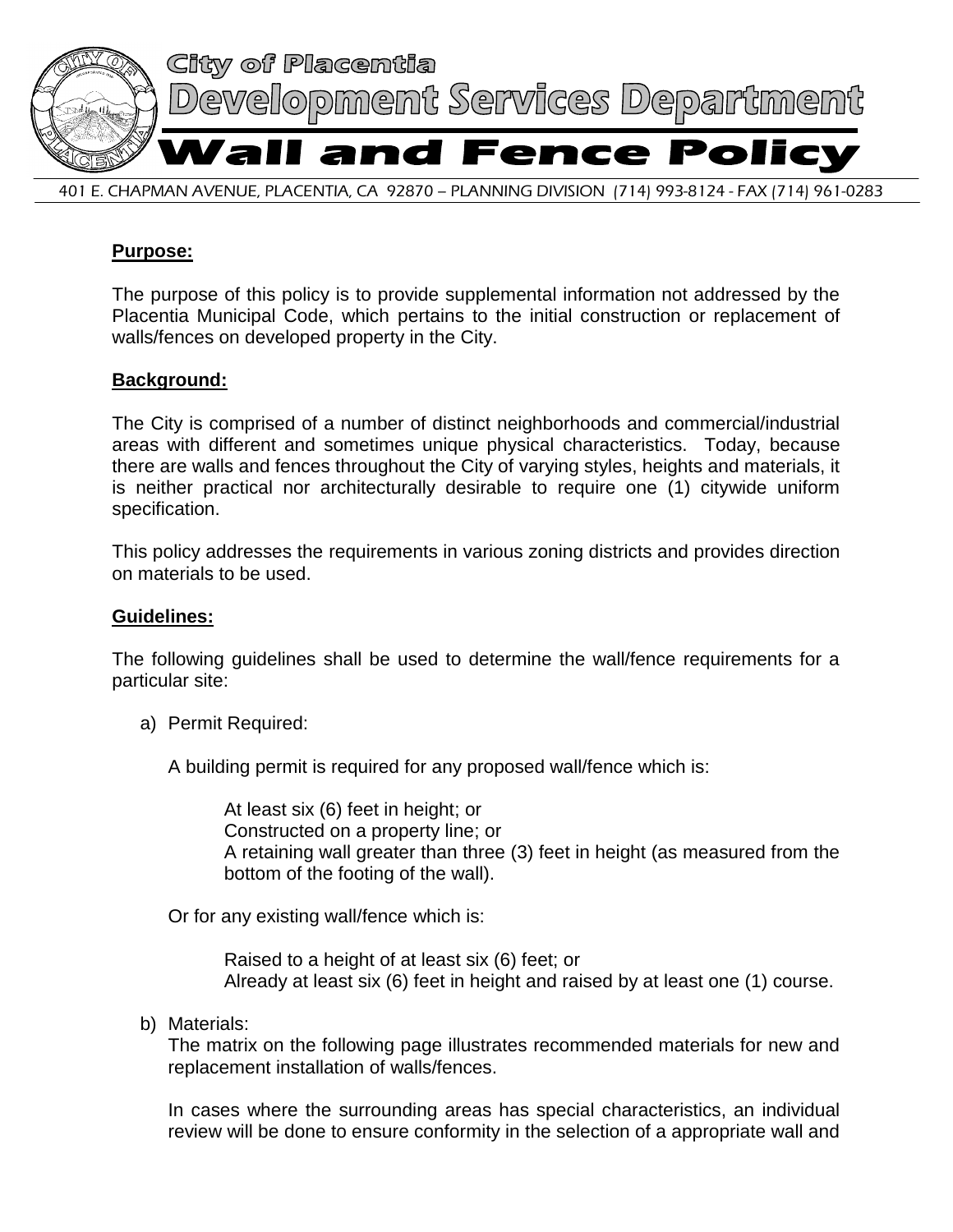fence materials. Wall and fence replacements or new installations on existing, developed property shall be reviewed on a case by case baiss with consideration given to exisiting on-site conditions and to the neighborhood and surrounding area.

c) Height Requirements:

The following maximum height requirements shall be complied with for walls/fences in all districts:

- 1) Front Yards. Three (3) feet for a solid fence or masonry wall; six (6) feel for a wrought iron fence.
- 2) Side and Rear Yards. Eight (8) feet, with a minimum height of six (6) feet (measured from the highest finished grade on either side of the wall/fence).
- 3) Exception. In the Manufacturing District, ten (10) feet for a chain-link security fence (see Section 23.47.090 P.M.C.)
- d) General Guidelines:
	- 1) All walls/fences shall be subject to review for compliance with line-ofsight clearance for vehicle and pedestrian traffic.
	- 2) The construction standards for masonry walls and retaining walls are available upon request from the Building Division.
	- 3) No wall/fence which does not require a permit shall be constructed so as to affect the safety or welfare of any person within the City.
- e) Permitted Materials:

The matrix below lists recommended materials for new and replacement installation of walls/fences:

|                 |              | Yard         |              |
|-----------------|--------------|--------------|--------------|
| <b>District</b> | Front        | Side         | Rear         |
| Residential     | Masonry      | Masonry      | Masonry      |
|                 | Wood         | Wood         | Wood         |
|                 | Wrought Iron | Chain-link*  | Chain-link*  |
|                 | Chain-link*  |              |              |
|                 |              |              |              |
| Commercial      | Masonry      | Masonry      | Masonry      |
|                 | Wrought Iron | Wrought Iron | Wrought Iron |
|                 |              |              |              |
| Manufacturing   | Masonry      | Masonry      | Masonry      |
|                 | Wrought Iron | Wrought Iron | Wrought Iron |
|                 |              | Chain-link*  | Chain-link*  |

\* In residential districts, a new chain-link fence may be constructed to replace an existing one, upon approval of the Planning Division; a new chain-link fence shall be prohibited for construction where none previously existed.

Approved by the City Council on April 20, 1993.